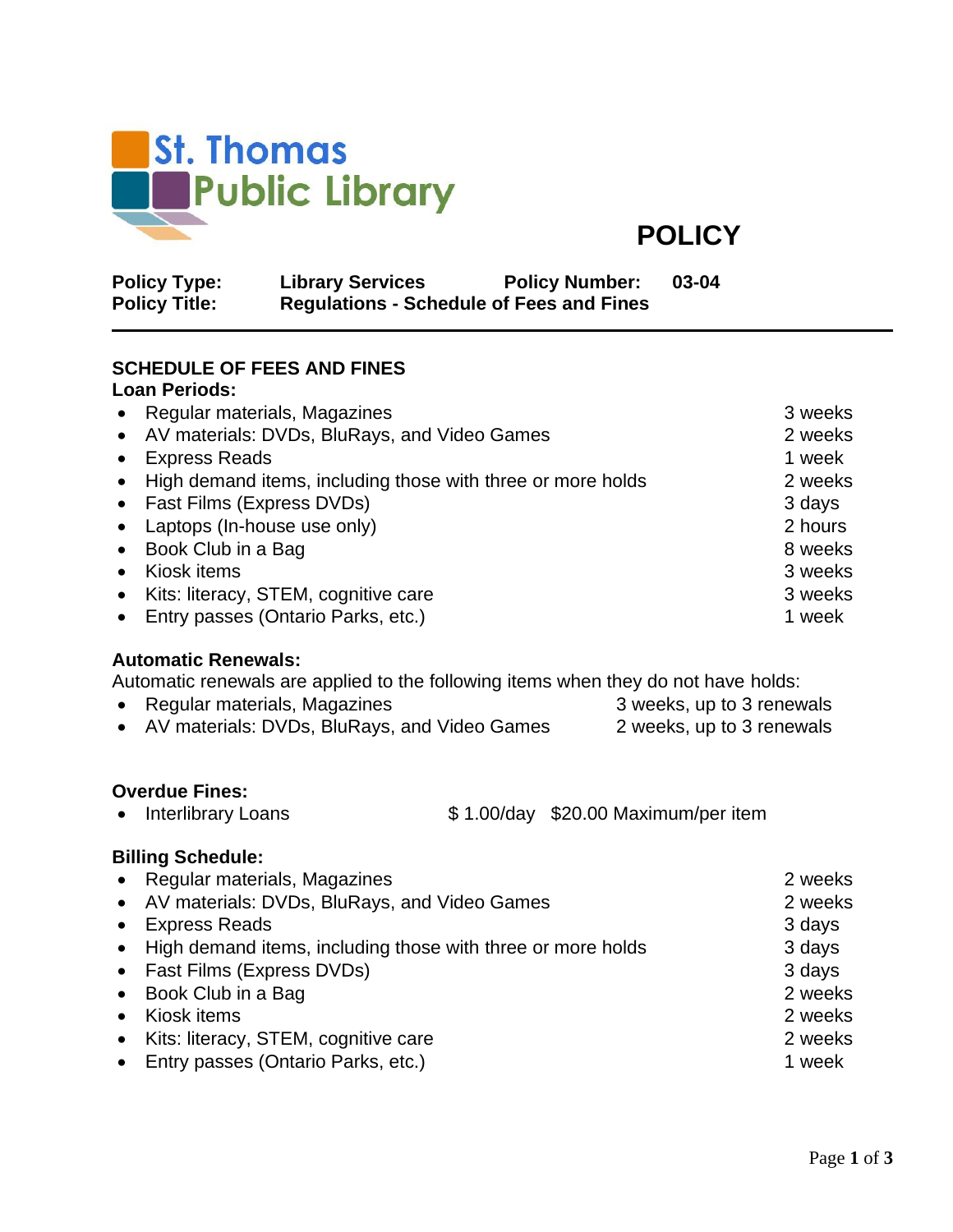### **Maximum Number of Items:**

Permanent residents:

• 100 items out on one membership at one time including a maximum of 10 DVDs (Feature Films and TV Series) 10 video games, 2 Book Club in a Bags, 1 Fast Film (Express DVDs), and 1 Laptop.

#### **Suspension of Privileges for UnpaidFees:**

Borrowing privileges will be suspended for patrons owing over \$10.00 in fees and/or who have an outstanding bill.

#### **Replacement Charges:**

- Adult and Children's Library Cards \$2.00
- No charge for replacement of worn out cards

#### **Lost or Damaged Material:**

Replacement Cost and any fines owing

• Minor damage (anything repairable such as a missing barcode) \$2.00

#### **Charges for Lost or Damaged Material:**

|           | <b>Adult Fiction/Non-Fiction Books</b>      | \$              | 25.00                     |  |
|-----------|---------------------------------------------|-----------------|---------------------------|--|
|           | <b>Children's Fiction/Non-Fiction Books</b> | \$              | 15.00                     |  |
| $\bullet$ | Magazines                                   | \$              | 5.00                      |  |
| $\bullet$ | Audio Books (CDs)                           | \$              | 40.00                     |  |
| $\bullet$ | TV Series (DVDs)                            | \$              | 40.00                     |  |
| $\bullet$ | DVDs, and Blu Ray                           | \$              | 30.00                     |  |
|           | <b>Video Games</b>                          | \$              | 50.00                     |  |
| $\bullet$ | Laptop                                      |                 | \$1,000.00                |  |
| $\bullet$ | Book Club in a Bag (entire bag)             | \$              | 150.00                    |  |
| $\bullet$ | Book Club in a Bag (single copy)            | \$              | 20.00                     |  |
| $\bullet$ | Book Club in a Bag (audio book)             | \$              | 30.00                     |  |
| $\bullet$ | Entry passes (Ontario Parks, etc.)          |                 | Cost of replacement of    |  |
|           |                                             | commercial pass |                           |  |
|           | <b>Interlibrary Loans</b>                   |                 | Cost from loaning library |  |
|           | <b>Printing and Copying:</b>                |                 |                           |  |
|           | Photocopies (Colour)                        |                 | $$1.00$ /page             |  |
| $\bullet$ | Photocopies (Black & White)                 |                 | \$ .25/page               |  |
| $\bullet$ | Printing (Colour)                           |                 | $$1.00$ /page             |  |
| $\bullet$ | Printing (Black & White)                    |                 | \$ .25/page               |  |
| $\bullet$ | Microfilm Reader/Printer copies             |                 | \$ .35/page               |  |
|           |                                             |                 |                           |  |

#### **Maker Lab Equipment and Materials:**

The price of using Maker Lab equipment is dependant on recoupment costs for materials used (vinyl, filament, paper, etc.), and on maintenance costs of the equipment over time. When determining pricing in the Maker Lab, a strong consideration is to be given to the need for low